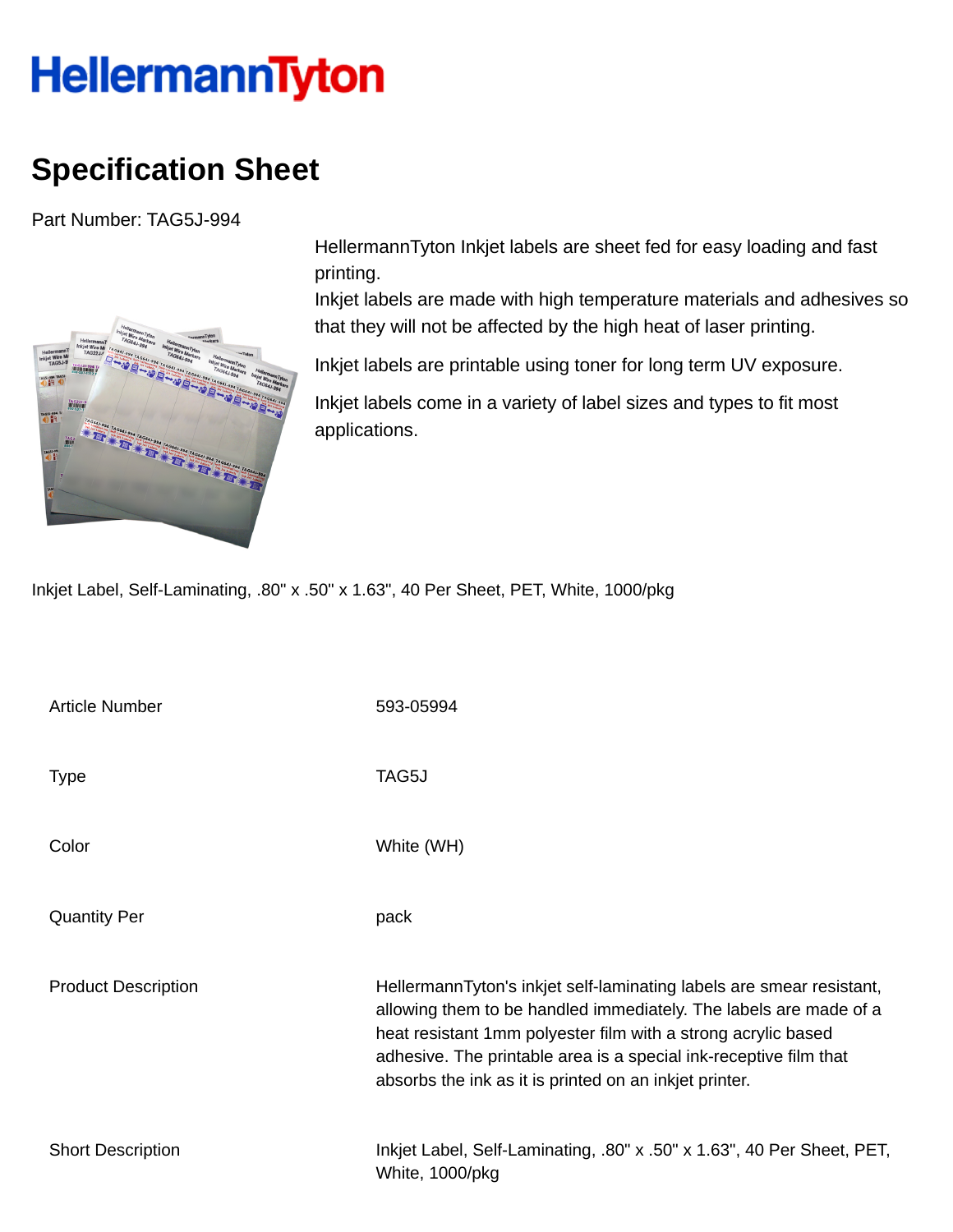Global Part Name TAG5J-994-WH

| Width W (Imperial)                     | 0.8    |
|----------------------------------------|--------|
| Width W (Metric)                       | 20.3   |
| <b>Bundle Diameter Min (Imperial)</b>  | 0.149  |
| <b>Bundle Diameter Min (Metric)</b>    | 3.80   |
| <b>Bundle Diameter Max (Imperial)</b>  | 0.32   |
| <b>Bundle Diameter Max (Metric)</b>    | 8.00   |
| Thickness T (Metric)                   | 35.0   |
| Width of Liner (Metric)                | 215.00 |
| Width of Liner (Imperial)              | 8.5    |
| <b>Outside Diameter Max (Imperial)</b> | 0.315  |
| <b>Outside Diameter Min (Metric)</b>   | 3.8    |
| <b>Outside Diameter Min (Imperial)</b> | 0.15   |
| <b>Outside Diameter Max (Metric)</b>   | 8.00   |